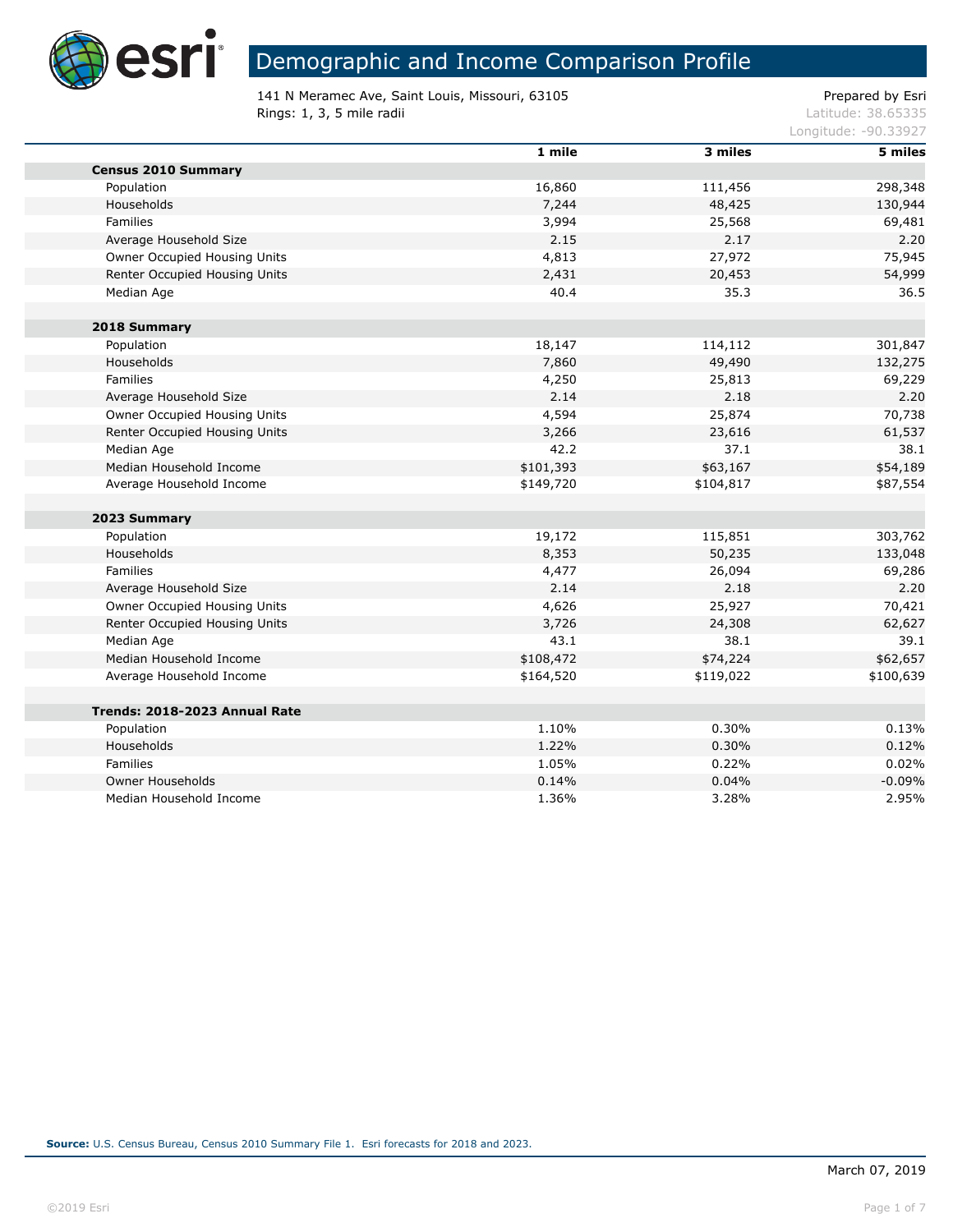

141 N Meramec Ave, Saint Louis, Missouri, 63105<br>
Rings: 1, 3, 5 mile radii etic adii etic adii etic adii etic adii etic adii etic adii etic adii etic adii etic Rings: 1, 3, 5 mile radii

|                           | 1 mile        |                | 3 miles       |                | 5 miles       |                |
|---------------------------|---------------|----------------|---------------|----------------|---------------|----------------|
| 2018 Households by Income | <b>Number</b> | <b>Percent</b> | <b>Number</b> | <b>Percent</b> | <b>Number</b> | <b>Percent</b> |
| $<$ \$15,000              | 583           | 7.4%           | 5,068         | 10.2%          | 16,638        | 12.6%          |
| $$15,000 - $24,999$       | 358           | 4.6%           | 4,072         | 8.2%           | 12,860        | 9.7%           |
| \$25,000 - \$34,999       | 397           | 5.1%           | 4,316         | 8.7%           | 13,084        | 9.9%           |
| \$35,000 - \$49,999       | 574           | 7.3%           | 6,292         | 12.7%          | 18,415        | 13.9%          |
| \$50,000 - \$74,999       | 984           | 12.5%          | 8,126         | 16.4%          | 22,400        | 16.9%          |
| \$75,000 - \$99,999       | 973           | 12.4%          | 5,608         | 11.3%          | 14,634        | 11.1%          |
| \$100,000 - \$149,999     | 1,440         | 18.3%          | 6,774         | 13.7%          | 16,235        | 12.3%          |
| \$150,000 - \$199,999     | 811           | 10.3%          | 3,345         | 6.8%           | 7,030         | 5.3%           |
| $$200,000+$               | 1,739         | 22.1%          | 5,891         | 11.9%          | 10,979        | 8.3%           |
|                           |               |                |               |                |               |                |
| Median Household Income   | \$101,393     |                | \$63,167      |                | \$54,189      |                |
| Average Household Income  | \$149,720     |                | \$104,817     |                | \$87,554      |                |
| Per Capita Income         | \$66,488      |                | \$46,582      |                | \$39,159      |                |
|                           |               |                |               |                |               |                |
| 2023 Households by Income | <b>Number</b> | <b>Percent</b> | <b>Number</b> | Percent        | <b>Number</b> | Percent        |
| $<$ \$15,000              | 498           | 6.0%           | 3,762         | 7.5%           | 12,390        | 9.3%           |
| $$15,000 - $24,999$       | 329           | 3.9%           | 3,357         | 6.7%           | 10,672        | 8.0%           |
| \$25,000 - \$34,999       | 361           | 4.3%           | 3,869         | 7.7%           | 11,833        | 8.9%           |
| \$35,000 - \$49,999       | 554           | 6.6%           | 5,993         | 11.9%          | 17,722        | 13.3%          |
| \$50,000 - \$74,999       | 1,006         | 12.0%          | 8,322         | 16.6%          | 23,246        | 17.5%          |
| \$75,000 - \$99,999       | 1,022         | 12.2%          | 6,112         | 12.2%          | 16,281        | 12.2%          |
| \$100,000 - \$149,999     | 1,697         | 20.3%          | 8,303         | 16.5%          | 20,119        | 15.1%          |
| \$150,000 - \$199,999     | 871           | 10.4%          | 3,766         | 7.5%           | 7,982         | 6.0%           |
| \$200,000+                | 2,014         | 24.1%          | 6,752         | 13.4%          | 12,803        | 9.6%           |
|                           |               |                |               |                |               |                |
| Median Household Income   | \$108,472     |                | \$74,224      |                | \$62,657      |                |
| Average Household Income  | \$164,520     |                | \$119,022     |                | \$100,639     |                |
| Per Capita Income         | \$73,350      |                | \$52,719      |                | \$44,873      |                |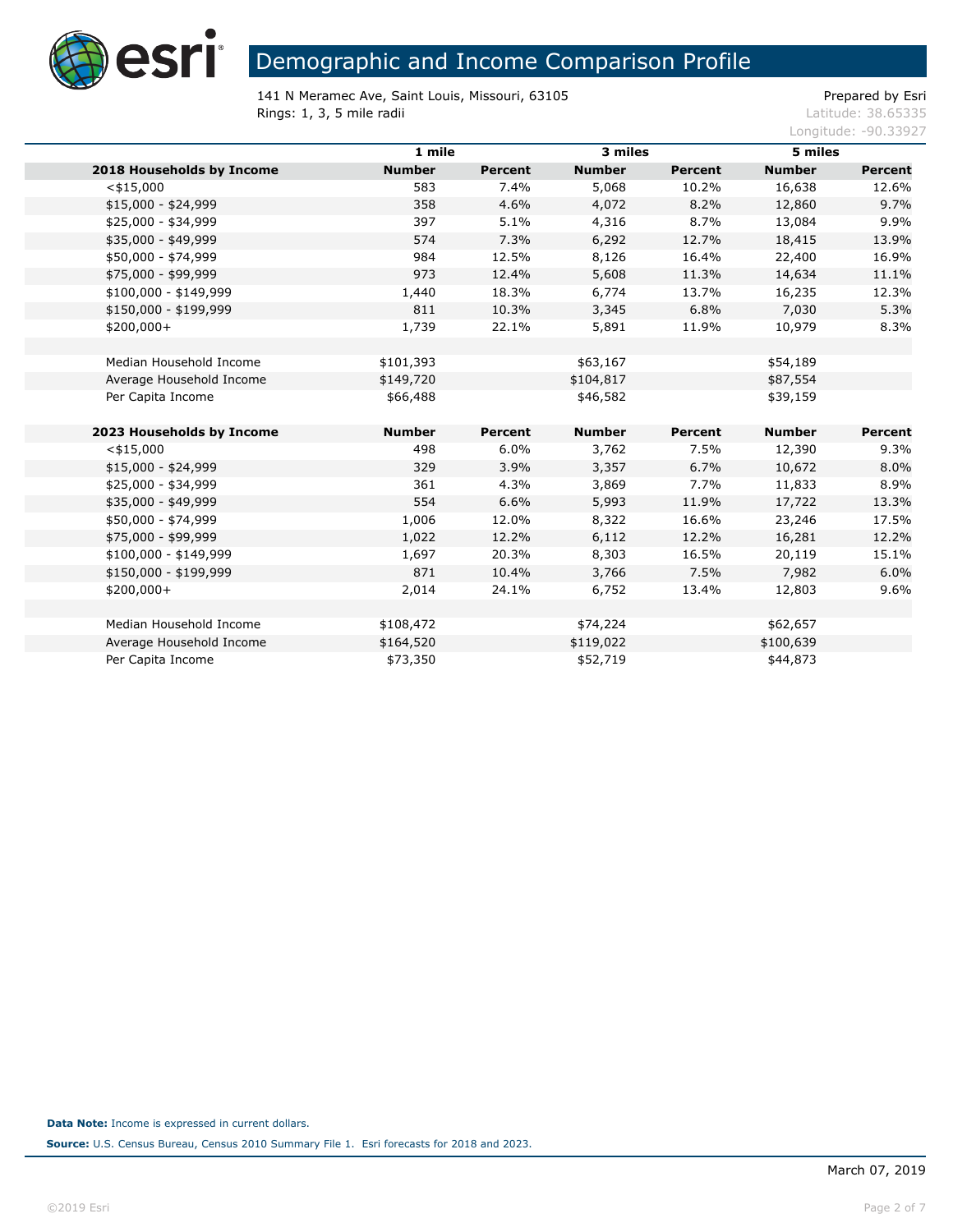

141 N Meramec Ave, Saint Louis, Missouri, 63105 extending the prepared by Esri **Rings: 1, 3, 5 mile radii** Latitude: 38.65335

|                               | 1 mile        |                | 3 miles       |                | 5 miles       |         |
|-------------------------------|---------------|----------------|---------------|----------------|---------------|---------|
| <b>2010 Population by Age</b> | <b>Number</b> | <b>Percent</b> | <b>Number</b> | <b>Percent</b> | <b>Number</b> | Percent |
| Age 0 - 4                     | 913           | 5.4%           | 6,236         | 5.6%           | 17,995        | 6.0%    |
| Age 5 - 9                     | 920           | 5.5%           | 6,049         | 5.4%           | 16,474        | 5.5%    |
| Age 10 - 14                   | 828           | 4.9%           | 5,883         | 5.3%           | 16,438        | 5.5%    |
| Age 15 - 19                   | 888           | 5.3%           | 8,280         | 7.4%           | 20,772        | 7.0%    |
| Age 20 - 24                   | 1,094         | 6.5%           | 10,740        | 9.6%           | 24,657        | 8.3%    |
| Age 25 - 34                   | 2,538         | 15.1%          | 18,155        | 16.3%          | 47,311        | 15.9%   |
| Age 35 - 44                   | 2,278         | 13.5%          | 13,526        | 12.1%          | 36,232        | 12.1%   |
| Age 45 - 54                   | 2,308         | 13.7%          | 14,532        | 13.0%          | 42,027        | 14.1%   |
| Age 55 - 64                   | 2,289         | 13.6%          | 13,187        | 11.8%          | 36,186        | 12.1%   |
| Age 65 - 74                   | 1,400         | 8.3%           | 7,552         | 6.8%           | 20,005        | 6.7%    |
| Age 75 - 84                   | 959           | 5.7%           | 5,017         | 4.5%           | 13,899        | 4.7%    |
| Age 85+                       | 445           | 2.6%           | 2,300         | 2.1%           | 6,351         | 2.1%    |
| 2018 Population by Age        | <b>Number</b> | Percent        | <b>Number</b> | Percent        | Number        | Percent |
| Age 0 - 4                     | 843           | 4.6%           | 5,681         | 5.0%           | 16,341        | 5.4%    |
| Age 5 - 9                     | 975           | 5.4%           | 6,031         | 5.3%           | 16,611        | 5.5%    |
| Age 10 - 14                   | 1,017         | 5.6%           | 6,251         | 5.5%           | 16,779        | 5.6%    |
| Age 15 - 19                   | 1,009         | 5.6%           | 8,153         | 7.1%           | 19,276        | 6.4%    |
| Age 20 - 24                   | 1,080         | 6.0%           | 10,089        | 8.8%           | 23,470        | 7.8%    |
| Age 25 - 34                   | 2,371         | 13.1%          | 17,705        | 15.5%          | 45,936        | 15.2%   |
| Age 35 - 44                   | 2,421         | 13.3%          | 14,043        | 12.3%          | 37,464        | 12.4%   |
| Age 45 - 54                   | 2,189         | 12.1%          | 13,103        | 11.5%          | 36,208        | 12.0%   |
| Age 55 - 64                   | 2,419         | 13.3%          | 14,262        | 12.5%          | 40,037        | 13.3%   |
| Age 65 - 74                   | 2,070         | 11.4%          | 10,558        | 9.3%           | 27,999        | 9.3%    |
| Age 75 - 84                   | 1,174         | 6.5%           | 5,496         | 4.8%           | 14,350        | 4.8%    |
| Age 85+                       | 580           | 3.2%           | 2,743         | 2.4%           | 7,377         | 2.4%    |
| 2023 Population by Age        | <b>Number</b> | Percent        | <b>Number</b> | Percent        | <b>Number</b> | Percent |
| Age 0 - 4                     | 892           | 4.7%           | 5,801         | 5.0%           | 16,397        | 5.4%    |
| Age 5 - 9                     | 1,000         | 5.2%           | 5,888         | 5.1%           | 16,045        | 5.3%    |
| Age 10 - 14                   | 1,029         | 5.4%           | 6,153         | 5.3%           | 16,593        | 5.5%    |
| Age 15 - 19                   | 1,052         | 5.5%           | 8,177         | 7.1%           | 19,387        | 6.4%    |
| Age 20 - 24                   | 1,042         | 5.4%           | 9,723         | 8.4%           | 22,376        | 7.4%    |
| Age 25 - 34                   | 2,489         | 13.0%          | 17,547        | 15.1%          | 45,200        | 14.9%   |
| Age 35 - 44                   | 2,590         | 13.5%          | 14,857        | 12.8%          | 38,987        | 12.8%   |
| Age 45 - 54                   | 2,289         | 11.9%          | 12,937        | 11.2%          | 34,934        | 11.5%   |
| Age 55 - 64                   | 2,266         | 11.8%          | 13,466        | 11.6%          | 37,551        | 12.4%   |
| Age 65 - 74                   | 2,347         | 12.2%          | 11,863        | 10.2%          | 31,842        | 10.5%   |
| Age 75 - 84                   | 1,530         | 8.0%           | 6,625         | 5.7%           | 17,102        | 5.6%    |
| Age 85+                       | 647           | 3.4%           | 2,813         | 2.4%           | 7,348         | 2.4%    |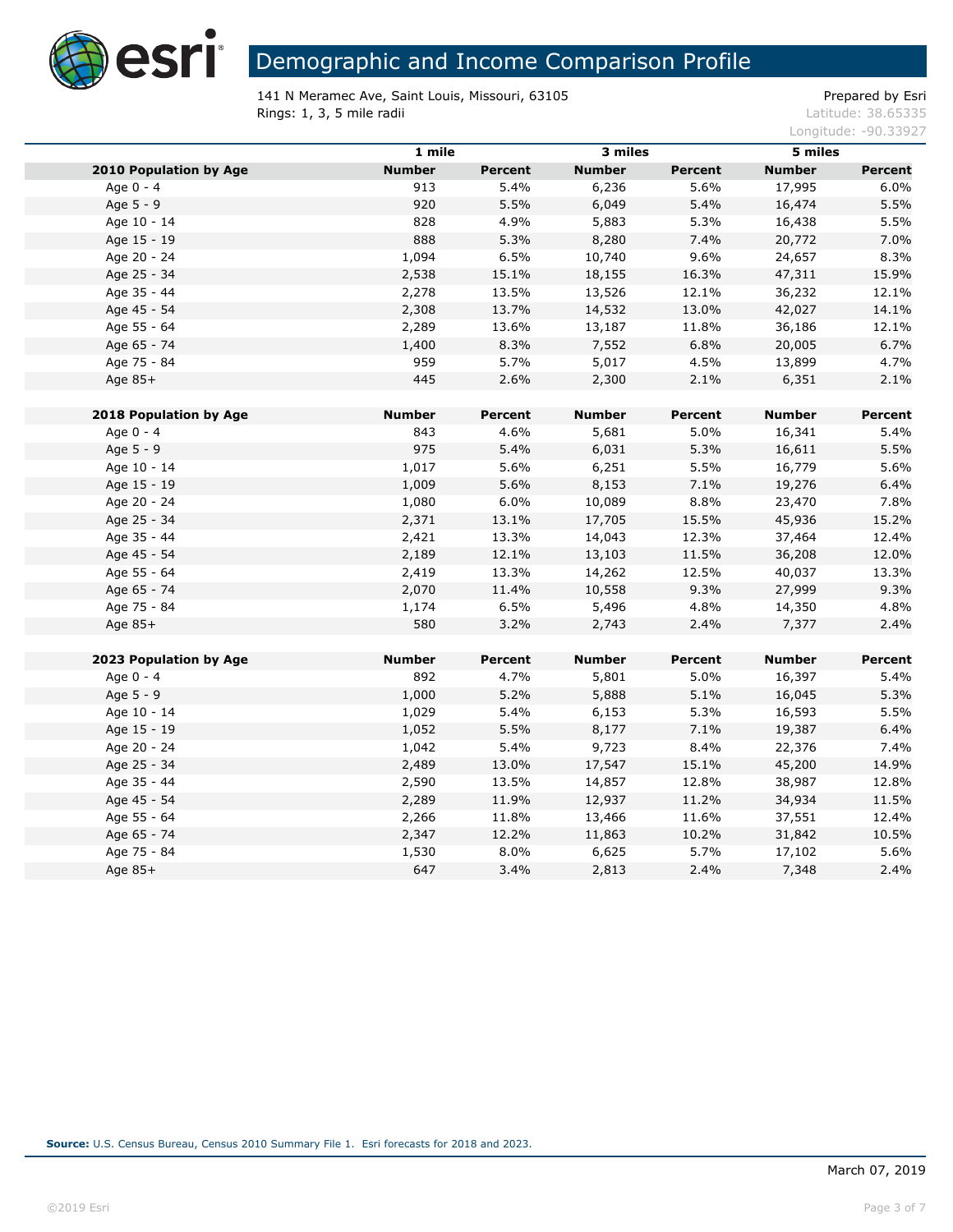

141 N Meramec Ave, Saint Louis, Missouri, 63105<br>
Rings: 1, 3, 5 mile radii etic adii etic adii etic adii etic adii etic adii etic adii etic adii etic adii etic Rings: 1, 3, 5 mile radii

|                                | 1 mile        |                | 3 miles       |                | 5 miles       |                |
|--------------------------------|---------------|----------------|---------------|----------------|---------------|----------------|
| <b>2010 Race and Ethnicity</b> | <b>Number</b> | <b>Percent</b> | <b>Number</b> | <b>Percent</b> | <b>Number</b> | <b>Percent</b> |
| White Alone                    | 13,336        | 79.1%          | 68,496        | 61.5%          | 173,844       | 58.3%          |
| <b>Black Alone</b>             | 2,155         | 12.8%          | 32,813        | 29.4%          | 101,870       | 34.1%          |
| American Indian Alone          | 37            | 0.2%           | 246           | 0.2%           | 693           | 0.2%           |
| Asian Alone                    | 912           | 5.4%           | 6,050         | 5.4%           | 11,802        | 4.0%           |
| Pacific Islander Alone         | 3             | 0.0%           | 40            | 0.0%           | 93            | 0.0%           |
| Some Other Race Alone          | 77            | 0.5%           | 1,115         | 1.0%           | 3,345         | 1.1%           |
| Two or More Races              | 341           | 2.0%           | 2,697         | 2.4%           | 6,702         | 2.2%           |
| Hispanic Origin (Any Race)     | 414           | 2.5%           | 3,415         | 3.1%           | 9,295         | 3.1%           |
|                                |               |                |               |                |               |                |
| 2018 Race and Ethnicity        | <b>Number</b> | Percent        | <b>Number</b> | Percent        | <b>Number</b> | <b>Percent</b> |
| White Alone                    | 13,473        | 74.2%          | 66,965        | 58.7%          | 170,779       | 56.6%          |
| <b>Black Alone</b>             | 2,830         | 15.6%          | 34,562        | 30.3%          | 103,413       | 34.3%          |
| American Indian Alone          | 46            | 0.3%           | 246           | 0.2%           | 690           | 0.2%           |
| Asian Alone                    | 1,222         | 6.7%           | 7,586         | 6.6%           | 14,596        | 4.8%           |
| Pacific Islander Alone         | 3             | $0.0\%$        | 39            | 0.0%           | 96            | 0.0%           |
| Some Other Race Alone          | 91            | 0.5%           | 1,267         | 1.1%           | 3,863         | 1.3%           |
| Two or More Races              | 481           | 2.7%           | 3,446         | 3.0%           | 8,410         | 2.8%           |
| Hispanic Origin (Any Race)     | 528           | 2.9%           | 4,044         | 3.5%           | 11,071        | 3.7%           |
|                                |               |                |               |                |               |                |
| 2023 Race and Ethnicity        | <b>Number</b> | Percent        | <b>Number</b> | Percent        | <b>Number</b> | <b>Percent</b> |
| White Alone                    | 13,541        | 70.6%          | 65,199        | 56.3%          | 166,549       | 54.8%          |
| <b>Black Alone</b>             | 3,346         | 17.5%          | 36,004        | 31.1%          | 105,335       | 34.7%          |
| American Indian Alone          | 51            | 0.3%           | 249           | 0.2%           | 689           | 0.2%           |
| Asian Alone                    | 1,519         | 7.9%           | 8,887         | 7.7%           | 16,922        | 5.6%           |
| Pacific Islander Alone         | 3             | $0.0\%$        | 40            | 0.0%           | 99            | 0.0%           |
| Some Other Race Alone          | 107           | 0.6%           | 1,427         | 1.2%           | 4,399         | 1.4%           |
| Two or More Races              | 606           | 3.2%           | 4,046         | 3.5%           | 9,769         | 3.2%           |
| Hispanic Origin (Any Race)     | 638           | 3.3%           | 4,628         | 4.0%           | 12,708        | 4.2%           |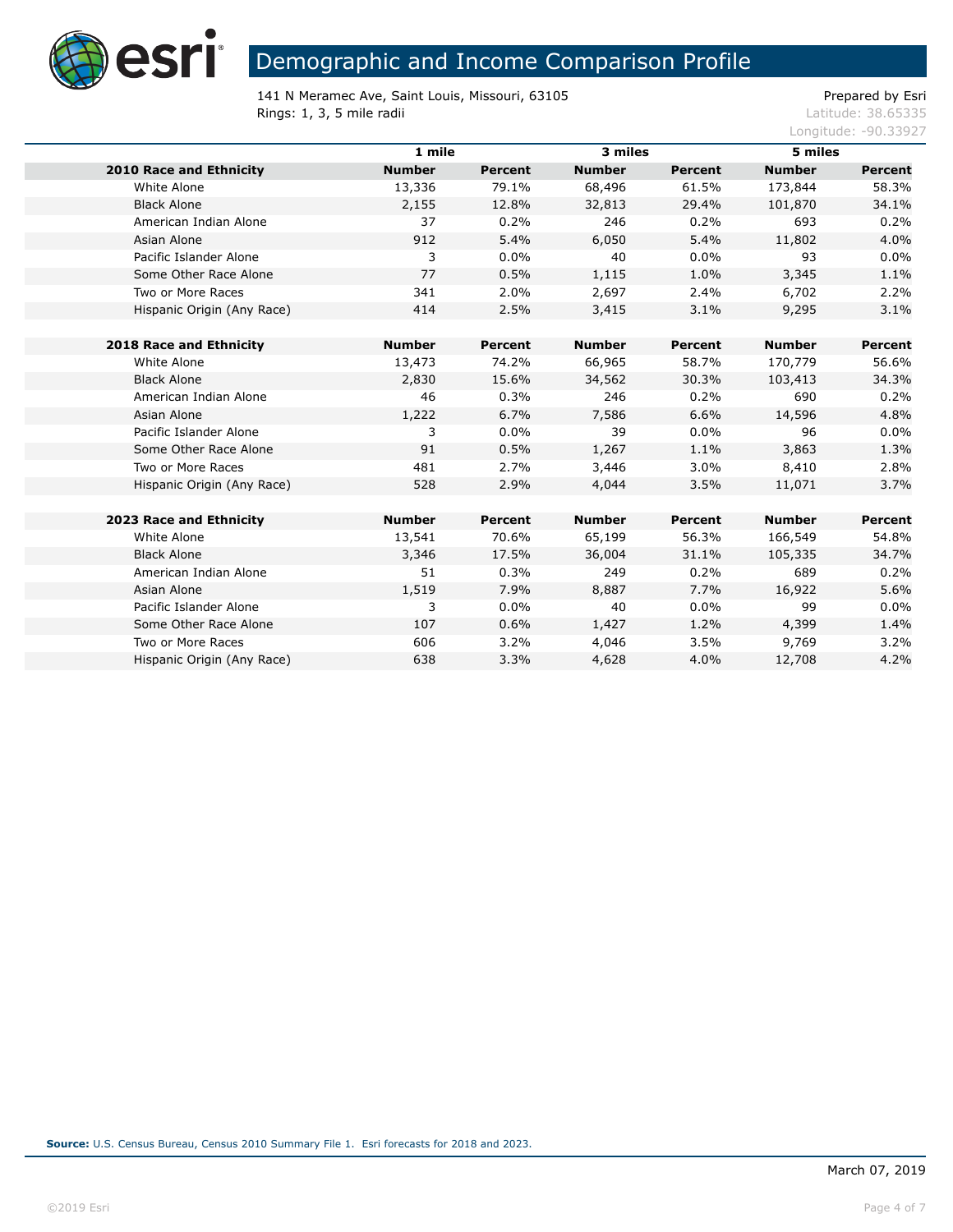

141 N Meramec Ave, Saint Louis, Missouri, 63105 Prepared by Esri **Rings: 1, 3, 5 mile radii** Latitude: 38.65335

Longitude: -90.33927

#### **1 mile**





Percent

## 2018 Household Income



### 2018 Population by Race

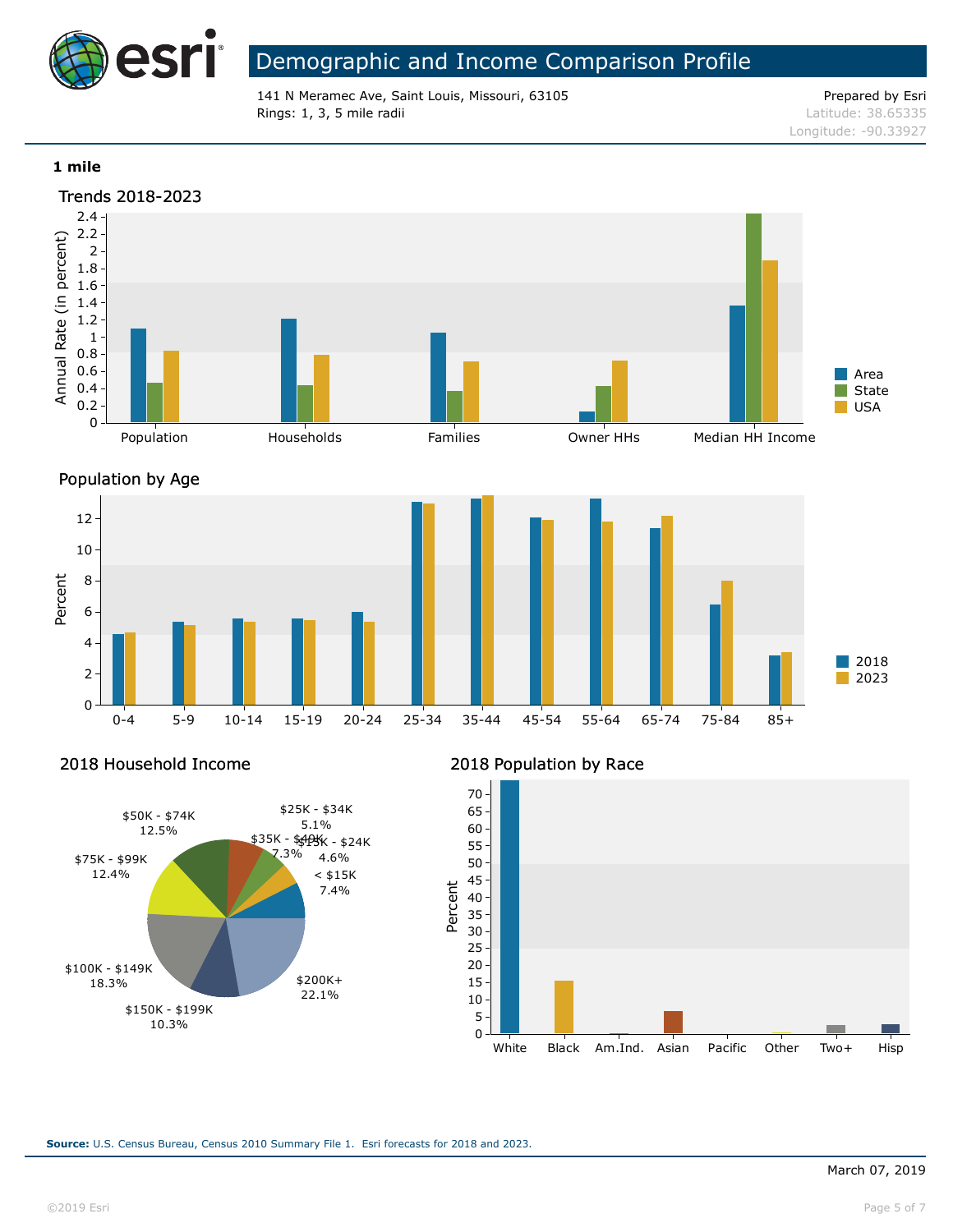

141 N Meramec Ave, Saint Louis, Missouri, 63105 Prepared by Esri **Rings: 1, 3, 5 mile radii** Latitude: 38.65335

Longitude: -90.33927

### **3 miles**





2018 Household Income



### 2018 Population by Race